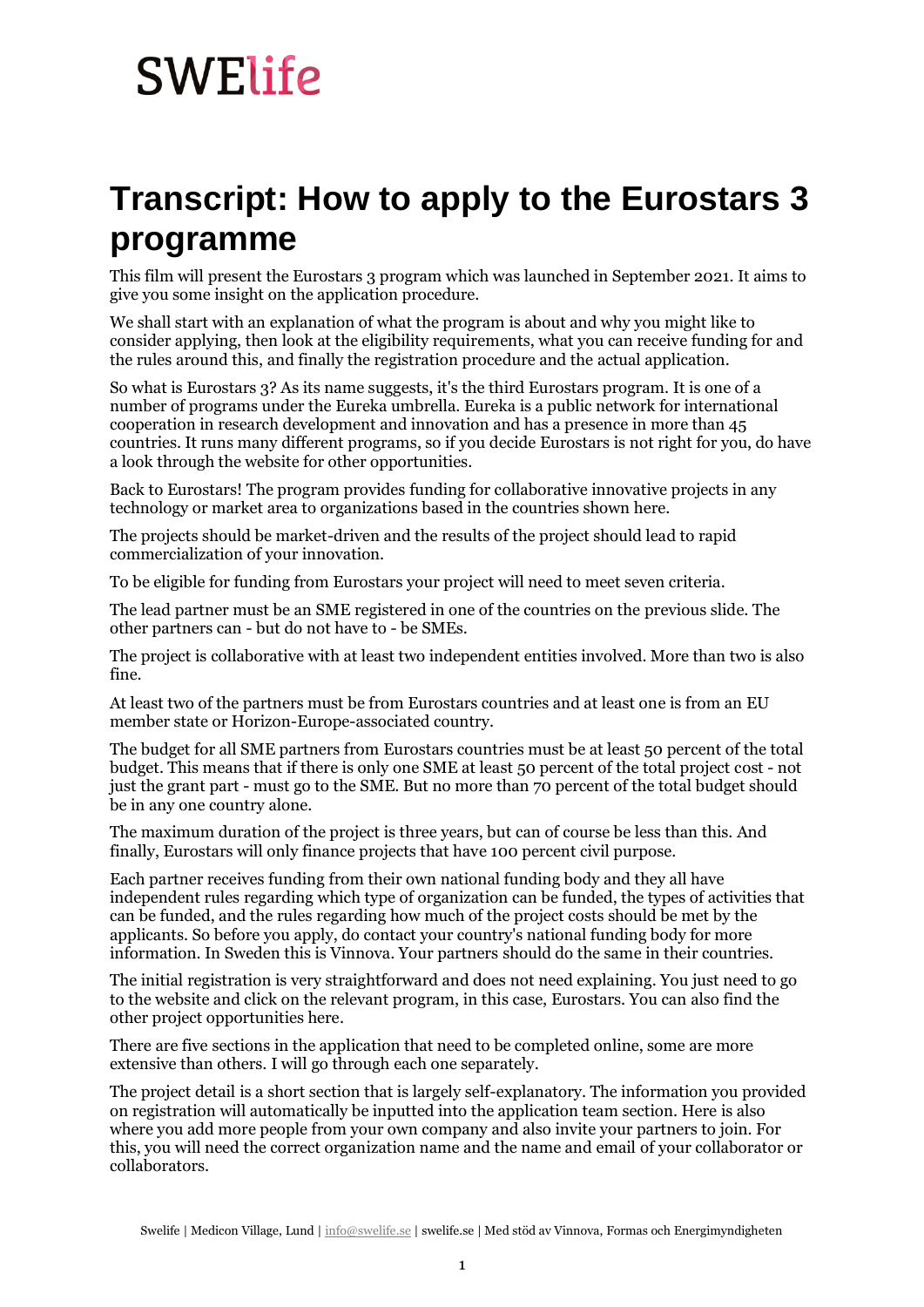## **SWElife**

Next, you need to input the application details. If you have decided on the title and a catchy acronym, you can put them here. All steps though can be done in any order so don't worry if you want to wait or change things later.

Now you're asked to provide three summarized explanations as to the what, why, and how of your project. Finally, if there are any organizations or people that you do NOT want to assess your project you can write them here. Normally, that might be any direct competitors, for example.

Now we move to the application questions. This is quite a large section that starts with a series of questions about impact. The questions on the form look like this. You can assign particular questions to one of your partners or choose to answer yourself.

First up are the results of the project. You will describe individually each product process and service that will be developed by the project and the applicable market. Are these new or an improvement on an existing product or service? Or are they an adaptation of an existing product or service to enter a new market?

Then describe the business case of your project. How much revenue will be generated? What financial instruments have you had so far? What are the project costs and how much you will need to bring the project to market? What are your expected market penetration sales forecast and return on investment?

Now describe the steps you will take to get it to commercialization. How many months after project completion are needed before market launch? What are these steps and how does each of the partners contribute to the process?

You will now be asked to describe the conditions of the market. Who are the main actors and competitors in your target market? What is commercially available in your market segment and how is your innovation better? What are the barriers to market entry and how will you address them?

Then you will be asked to select the relevant UN sustainable development goals (SDG) and describe how your project will contribute to them. More information on the SDGs can be found in the links at the end of this film.

Finally, describe any negative social or environmental effects your project might have and how you will address them.

The next section is about the excellence of your project and is divided into three specific questions. First is a description of the technical approach and the degree of innovation. What scientific method will be used and why? Is it a breakthrough or an improvement on an existing innovation? Also, address any specific gender aspects. If gender is not relevant you will need to explain why.

Now describe the technical and scientific state of the art. What is the latest and what are the advantages or disadvantages of current solutions compared with your innovation? Finally, you will describe the technical risks involved and how you will address these.

The final part of the application questions is about the quality and efficiency of the project. Here there are five sub-sections starting with a description of the project management experience of the main partner, and you will also explain how the management of the project will be done. What are the added benefits of the international collaboration of your project? Remember you need to have at least one other Eurostars country involved. There should be clear benefits in the collaboration for all of the partners.

For the IP section, you should provide information on your current IP, including patents copyrights, trademarks, or trade secrets that will be used in the project. State who owns them and who has the authorization to use them. Then go on to explain how any IP generated in the project will be managed. Who will own the IP and who will be able to use the IP? You will also need to explain what will happen if a partner leaves the project. Will access to the IP be affected?